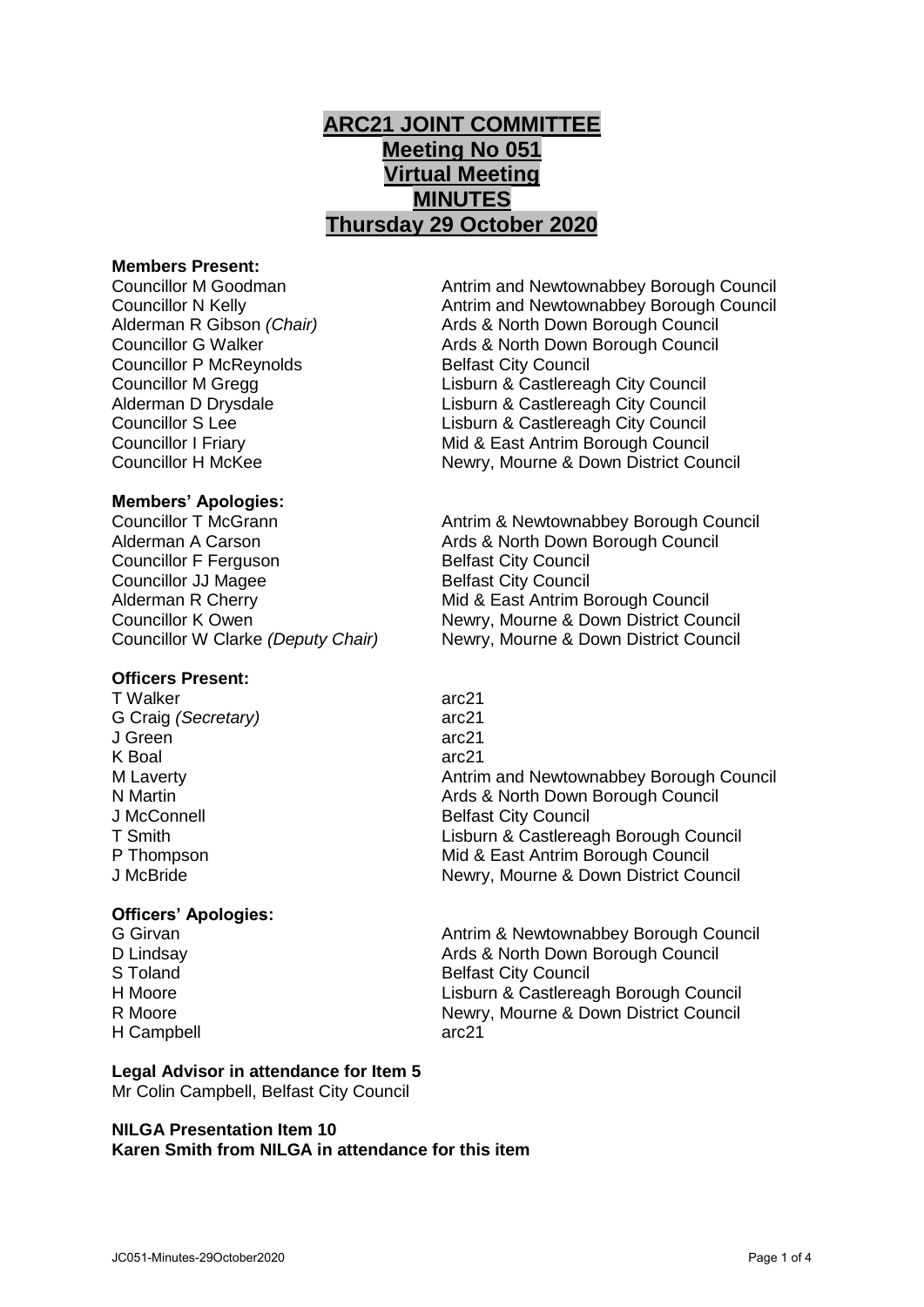The Chair welcomed all to the meeting.

He also took the opportunity to inform Members that Councillor Muriel Burnside has had to leave Mid and East Antrim Borough Council due to health reasons and, on behalf of the Joint Committee, thanked her for her support whilst a Member of the Joint Committee and offered her best wishes for the future. The Chair asked that a letter also be sent out to Councillor Burnside on behalf of the Joint Committee.

### **Action: arc21**

Councillor Burnside is to be replaced by Councillor Reid and Mr Thompson confirmed that Councillor Reid is to be formally nominated at the next Council meeting to be held shortly.

### **Item 1 - Conflicts of Interest Statement**

The Chair read out the Conflicts of Interest Statement. There were no conflicts noted.

**Action: Noted**

### **Item 2 - Apologies**

Apologies were noted. **Action: Noted**

# **Item 3 - Minutes of Joint Committee Meeting 050 held on 24 September 2020**

The minutes of the Joint Committee meeting 050 held on 24 September 2020 were agreed. **Action: Agreed**

#### **Item 4 - Matters Arising**

Page 6 – This issue is being dealt with under Item 10 of the meeting with a presentation from Karen Smith from NILGA. **Action: Noted Action: Noted** 

# **Item 5 - Residual Waste Marketing & Communications Plan**

Mr Walker presented the report in detail to Members seeking their approval to implement a Marketing & Communications Plan supporting the residual waste treatment project.

Following providing an outline of the proposed actions, Mr Walker informed Members that he had received notification from the Chief Executive of Antrim and Newtownabbey Borough Council that this Council did not support incurring any expenditure associated with marketing activities at this time due to the prevailing financial circumstances.

This item generated a discussion from Members following which the Chair asked for a decision to be taken as to the recommendation set out in the report. At this stage there were nine Members present, seven supported the recommendation to approve the Marketing & Communications Plan for the residual waste project and the associated costs of implementing the plan, £60,000, with two Members voting against the recommendation.

Accordingly, on the basis of the simple majority requirement the recommendation was approved.

# **Action: Agreed**

The Chair advised Members that the meeting would now go "*in committee*", which was agreed.

# **Action: Agreed**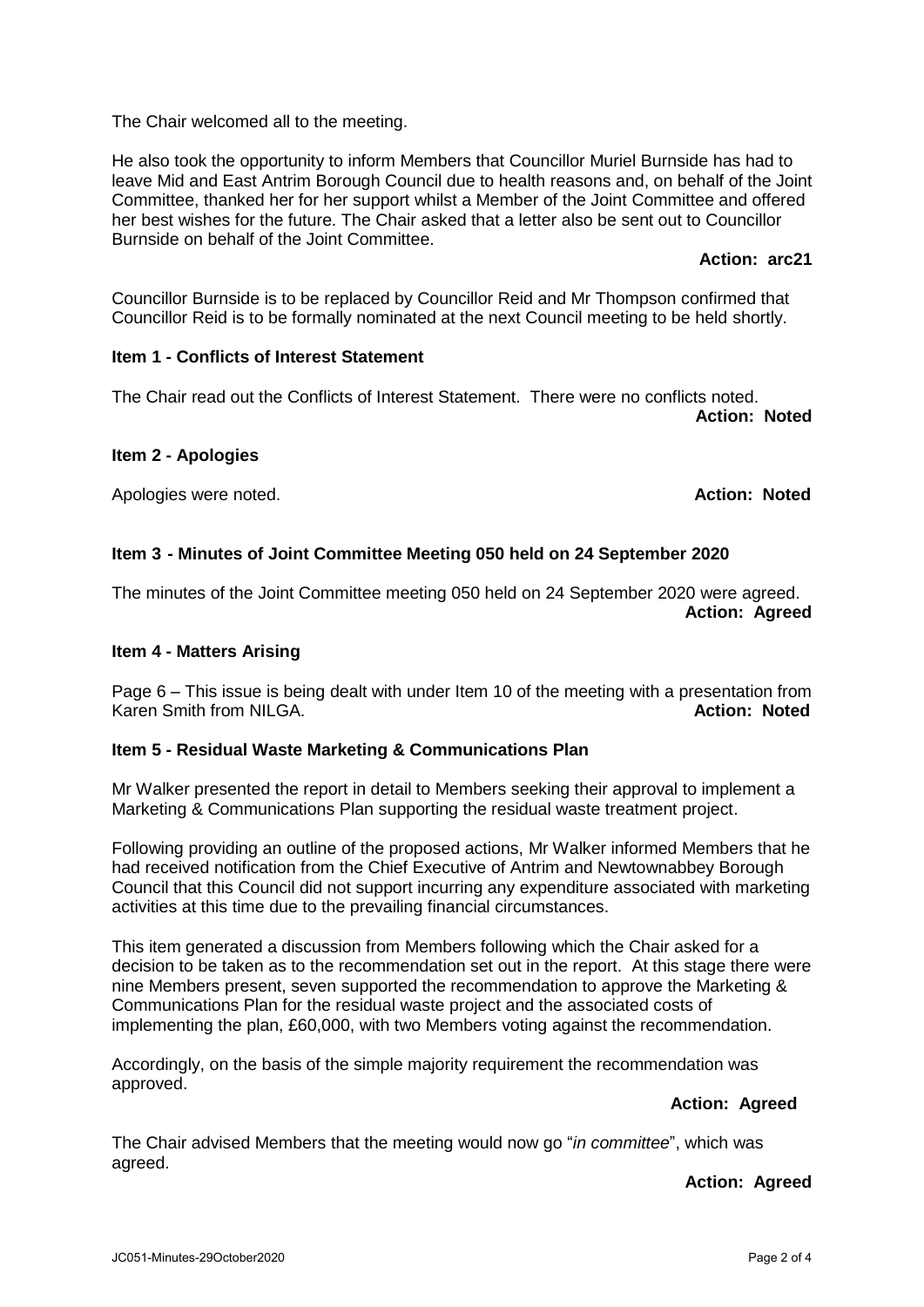# **IN COMMITTEE**

Matters of a confidential and commercially sensitive nature were discussed under these agenda items.

Following discussion on the commercially sensitive matters, the Chair advised members that the meeting would now return to the main agenda but whilst "*in committee*" there were four matters discussed as follows:

| Item 6 - Minutes of Joint Committee Meeting 050 held on 24 September 20 'in<br>committee' |                       |
|-------------------------------------------------------------------------------------------|-----------------------|
|                                                                                           | <b>Action: Agreed</b> |
| <b>Item 7 - Matters Arising</b>                                                           | <b>Action: Noted</b>  |
| Item 8 - Residual Waste Treatment Project                                                 | <b>Action: Noted</b>  |
| Item 9 - Commercially Sensitive Procurement and Contracts Issues                          | <b>Action: Agreed</b> |

The Chair advised members that the meeting would now come out of the "in committee" process and return to the main agenda, which was agreed.

**Action: Agreed**

### **OUT OF COMMITTEE**

#### **Item 10 - NILGA presentation on the current Circular Economy issues**

The Chair welcomed Ms K Smyth from NILGA who delivered a presentation on the issues related to waste and resources management, the processes for the development of Waste Management Plans and the emergent opportunities presented by the Circular Economy.

The Chair thanked Ms Smyth for her comprehensive presentation and Ms Smyth agreed that a copy of the presentation could be circulated to Members by arc21.

**Action: arc21**

#### **Item 11 - Contracts and Operations Briefing Report**

Ms Boal presented a report to advise the Joint Committee on the prevailing monthly situation pertinent to the operational performance of the service and supply contracts as well as providing an update on the contract tonnages.

She noted that all contractors continued to operate their contingency plans during the ongoing Covid-19 emergency.

Following discussion the Joint Committee agreed to note the report. **Action: Noted**

# **Item 12 - Education Vehicle**

Ms Boal presented a report to the Joint Committee outlining details of how the Education Vehicle service was delivered in the year to March 2020. She also informed Members that currently the service was under review, including the replacement of the Education Vehicle itself, and a further report would be presented in due course for Members consideration.

**Action: Noted**